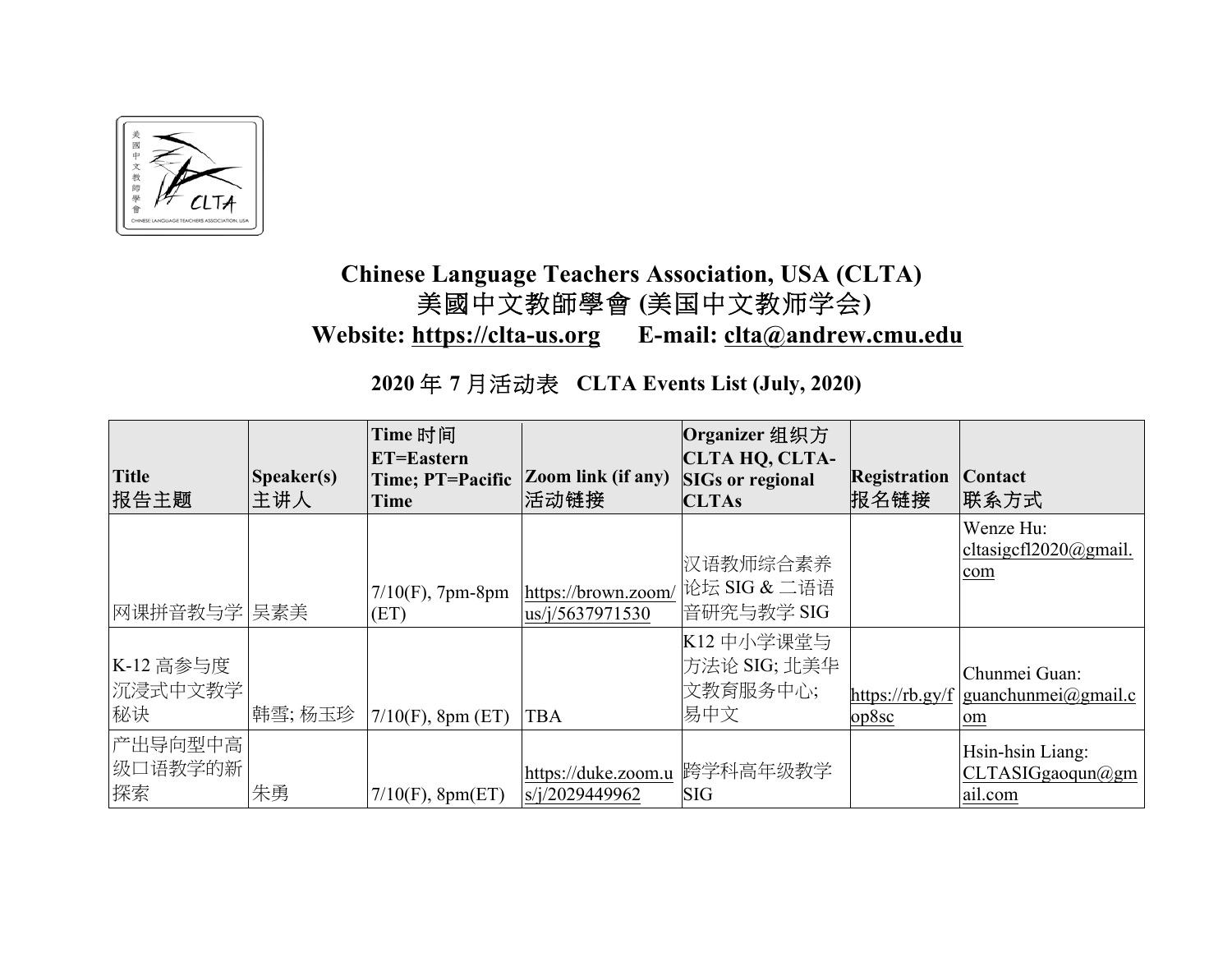| 中文国际教育回<br>顾与展望                                                      | 凌志韫;<br>周质平;<br>白建华;<br>李恺;<br>崔永华;<br>刘元满;<br>朱瑞平 | $7/11(Sat)$ , 9am-<br>$11am$ (ET)                   | TBA in the SIG<br>Group.                            | 初、中级中文教学<br><b>SIG</b>                                       | https://bit.ly/<br>ang                                  | HuiGuZhanW Ninghui Liang:<br>clta.sig.cfl@gmail.com           |
|----------------------------------------------------------------------|----------------------------------------------------|-----------------------------------------------------|-----------------------------------------------------|--------------------------------------------------------------|---------------------------------------------------------|---------------------------------------------------------------|
| A Discussion on<br>Chinese<br>Pedagogical<br>Grammar<br>汉语教学语法论<br>坛 | 胡文泽;<br>何宝璋<br>(Moderators:<br>许怡,吴素美,<br>朱永平)     | $7/11(Sat)$ ,<br>8pm-9:30pm<br>(ET)                 | Once registered,<br>link will be sent via<br>email. | <b>CLTA Virtual Forum</b><br>全美中文教师学会<br>网上论坛 CLTA HQ us.org | Register at<br><b>CLTA</b><br>website:<br>https://clta- | Sue-mei Wu (HQ):<br>clta@andrew.cmu.edu                       |
| 关于语音教学的<br>-些反思及对策  张正生                                              |                                                    | $7/17(F)$ , 7pm-8pm<br>(ET)                         | https://brown.zoom/<br>us/j/5637971530              | 汉语教师综合素养<br>论坛 SIG & 二语语<br>音研究与教学 SIG                       |                                                         | Wenze Hu:<br>cltasigcfl2020@gmail.<br>com                     |
| 笔墨无间 观书<br>有道-书法鉴赏<br>谈                                              | 邓宝剑                                                | $7/17$ (F), 8:30pm-<br>10:30 pm $(ET)$              | <b>TBA</b>                                          | CLTA SIG K12,<br>美国书法教育学会                                    |                                                         | Chunmei Guan:<br>guanchunmei@gmail.c<br>om                    |
| 中文电影教学兴<br>趣小组组员相见<br>欢                                              |                                                    | $7/17(F)$ , 9:30 pm<br>(ET)                         | 小组会员会收到电<br>邮通知                                     | 中文电影教学兴趣<br>小组 SIG                                           |                                                         | ChineseFilm SIG-<br><b>CLTA</b><br>clfedex.clta@gmail.co<br>m |
| 普通话语音学习<br>模型                                                        | 李智强                                                | $7/18$ (Sat) & $7/25$<br>$(Sat)$ , 9pm-11pm<br>(ET) | TBA in the SIG<br>Group.                            | 初、中级中文教学<br><b>SIG</b>                                       | https://bit.ly/                                         | YuYinJiaoXu Ninghui Liang:<br>clta.sig.cfl $@g$ mail.com      |